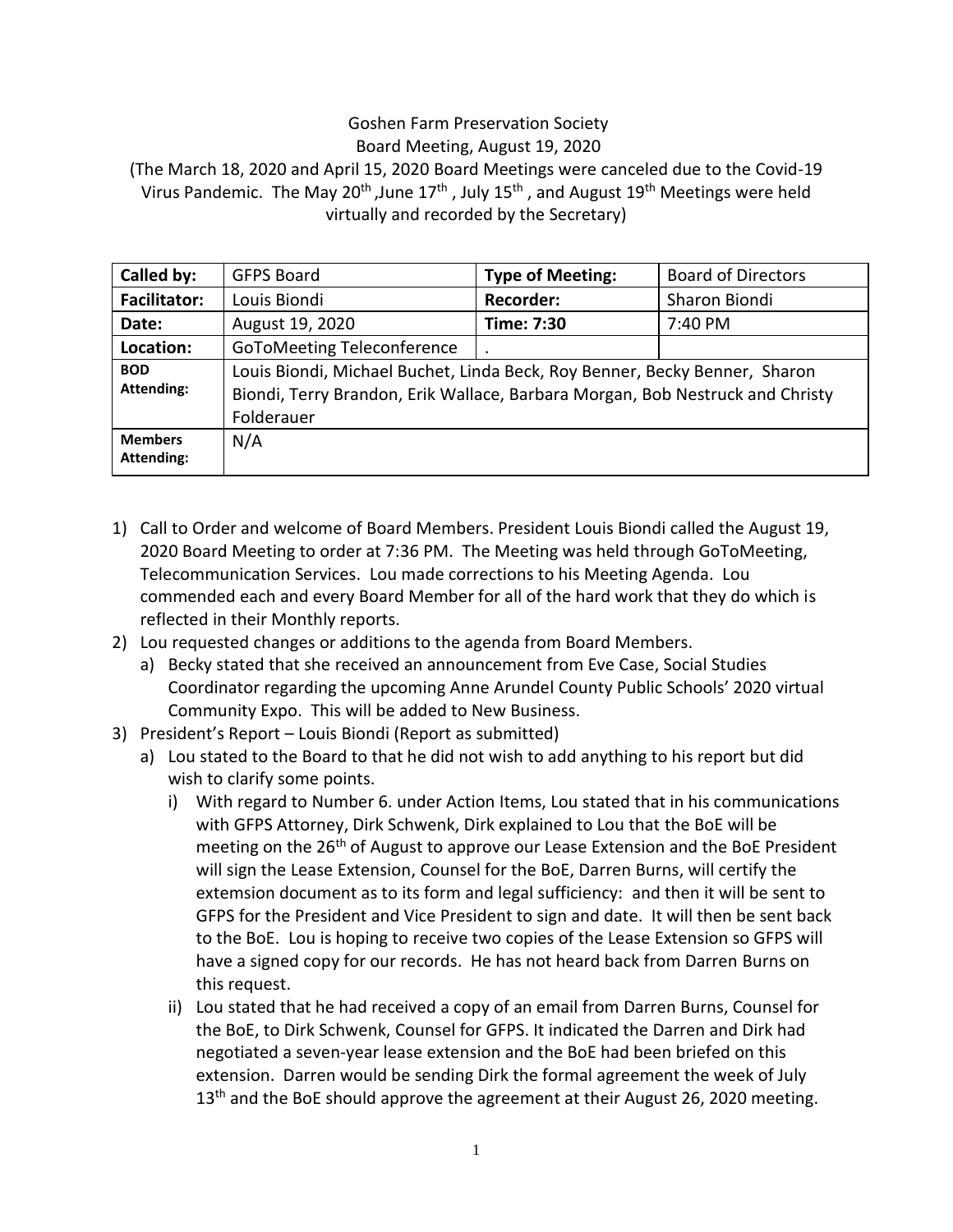- iii) Lou also corrected the date on number 6, under Event Support non-action items. It should read "As of 08/18/20, the event (Phantom Wine Tasting & Raffle) the event had raised \$2,270.00…"
- iv) Becky corrected a name on number 1. Under General non-action items. The name should be Doug Downes.
- 4) Vice President's Report Michael Buchet (Report as submitted)
	- a) Michael wanted to first discuss information that was not in his report.
		- i) He has received financial information this week, including tonight, that he has not had a chance to look over and will email this information or include in his September Report.
		- ii) He has recently received emails and documents since writing his report.
			- (1) There was a problem using the link sent out for this Meeting. Michael suggested that Board members check in an hour before the Board Meetings to get the correct sign in information for the Board Meeting. Lou suggested that Michael send out emails directly from Gmail to avoid the "link" problem (not from Outlook).
			- (2) Michael asked if all Board Members received his VP Report. All have.
	- b) Michael suggested that we need to come to a decision on hiring an accountant. We do not have to decide on the accountant tonight but preselect one and negotiate with one specifically on what they want as a commitment for GFPS. This would be similar to having a lawyer on retainer – so much money upfront and they offer a list of services they provide and you draw down on the retainer or bill you individually for each service. He stated we need an accountant who is QuickBooks friendly. Michael made a motion that the Executive Committee virtually interview Linda Walsh of Walsh and Associates, to negotiate a contract. Barbara seconded the motion. Discussion ensued. Lou explained that once we have negotiated with Linda Walsh, the Executive Committee will come back to the Board for approval. If the Board approves, we write up a contract and it will be signed by two members of the executive committee (officers). If the Board does not approve, we move to another accountant on the list and negotiate virtually with them. The motion carried.
	- c) When Michael mailed Amy Taylor a check for \$350.00 for her last scale drawing he included a letter asking Amy some questions related to the drawing of the excavation of the crawl space. Roy had asked some questions related to the drawing and Michael included those in his letter. Yesterday, Michael received a response that she had received the check. Michael also received some answers to his questions. Specifically, as regards the dashed lines for placement of the trenches in the crawlspace, Amy stated that these were suggestions. Dave Wallace will approve or change with GFPS feedback. Michael reviewed the drawing on camera. Michael reiterated to Amy Taylor what our understanding was for the location of the trenches. She will be sending our emails to Dave Wallace for his consideration. We will not pay her remaining fee of \$100.00 until we have a completed drawing of the trench work signed off by Dave Wallace, PE. Roy had questions about some inaccuracies about the drawings. Michael reminded the Board that these drawings are preliminary. Lou summarized that our focus for Phase I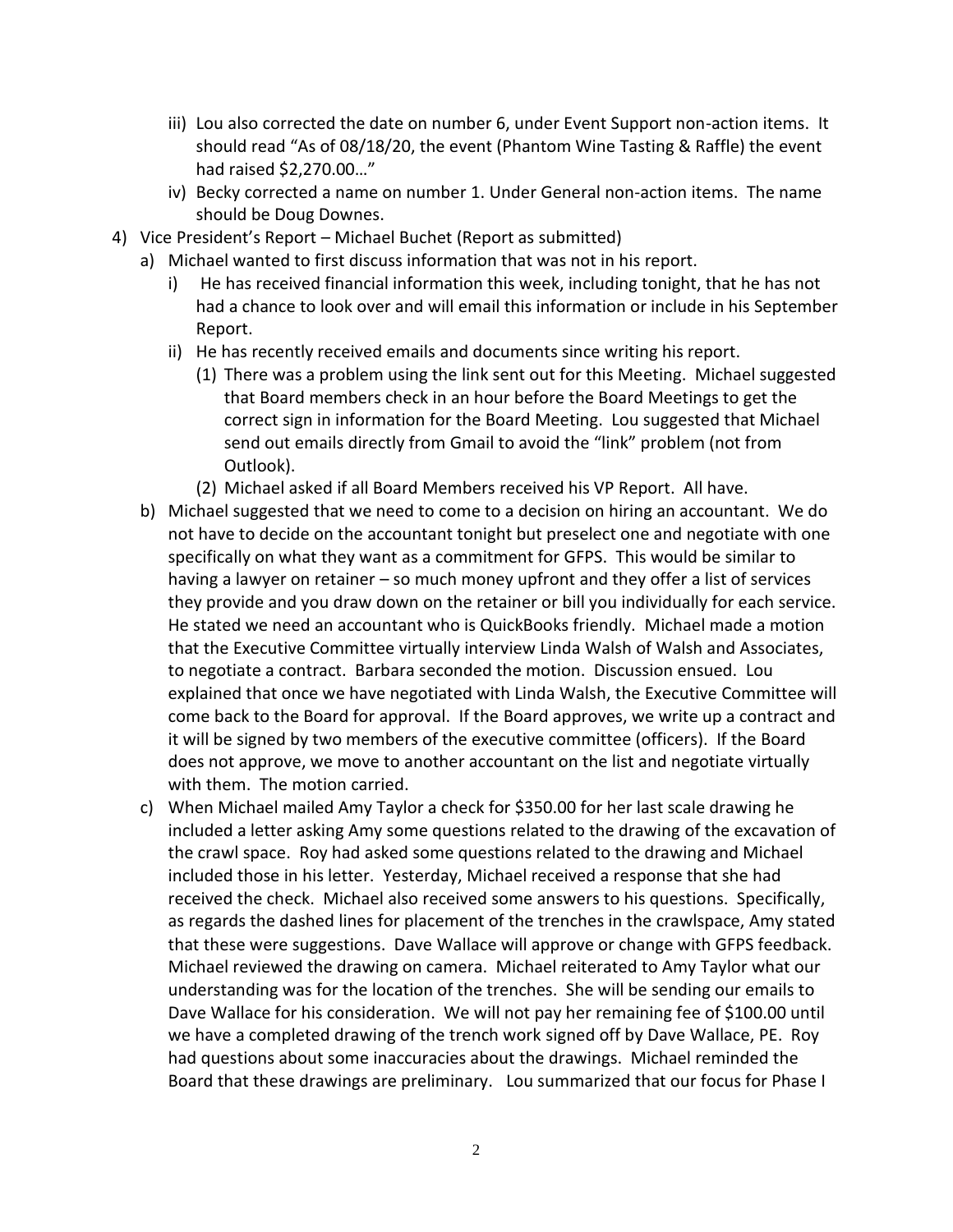is the trenching under the house. This trenching will allow Dave Wallace to view the underpinnings to determine the repair work in Phase II.

- 5) Treasurer's Report Christy Folderauer (Report provided under separate cover)
	- a) Becky made a motion that we approve the April, 2020 Financials (Bank statement and attachments). Erik Wallace seconded the motion. Becky had a question about the \$159.98 monthly charge presumably for the Go-Daddy SSL. Lou stated that last year that under Shannon we included the SSL for a more secure website. Becky stated that we had paid for the SSL but at a different price, \$119.98 annually. Becky wants to confirm that the SSL increased and we are paying the correct amount. Lou will contact Shannon at Color Fire regarding possible increase in this charge. (**Action Item: 402-08- 29 )**Becky also questioned two different checks written in April to Statewide (\$156.00) and again in May. She also questioned two different checks to Broadstripe for \$90.56. and two payments to Cape Ace Hardware (\$7.00 in May and \$8.00 in June). Christy**,** and Michael will check on these multiple vendor payments. (**Action Item: 403-08-20)**  Motion approved with resolution of Action Items.
	- b) Becky made a motion that we approve the May, 2020 Financials. Erik seconded. The motion carried.
- 6) Review/Approval of Minutes July 15, 2020 Board Meeting Minutes
	- a) Becky made a motion to approve the July 15, 2020 Minutes. Barb seconded. Discussion ensued. Becky had made a motion to accept the June 17, 2020 Board Meeting Minutes with corrections. Michael seconded. There were three corrections to the Minutes. The motion to approve the Minutes with corrections carried.
- 7) Committee Reports
	- a) Building & Maintenance (Vacant)
	- b) Communications Barbara Morgan (Report as submitted)
		- i) Barbara reported that she has nothing to add to her report. Becky asked a question of Barb. Barb stated that she had contacted the potential Member and believes the issue is resolved. Becky has not received a PayPal notification showing this person became a member.
		- ii) Barbara would like to "spotlight" two more Members; particularly Board Members for the September Caper issue. Becky and Roy have agreed to be interviewed and written up by Barb in the next issue. Responding to Terry's question regarding an article on our Eagle Scout Projects, Barb stated she might report on recent Eagle projects in October's Caper article.
	- c) Education Committee Terry Brandon (Report as submitted)
		- i) Terry reported that there is an ICST Stakeholders Meeting scheduled for September 17<sup>th</sup> over Zoom. He also reported that Michelle Weisgerber has been promoted to another position- overseeing ICST and the Signature Program with the AACPS but will be attending the Broadneck HS ICST meetings. Her replacement heading up the ICST Stakeholder Meetings is Stacy Roth, a Physics Teacher at Broadneck.
	- d) Events Erik Wallace (Report as submitted)
		- i) Erik reported he has nothing to add to his report. He stated he sent emails out on the BSA Insurance and we have to add this as a requirement for each of those boys and girls working on their Eagle Scout Project's plan. Lou asked the Secretary to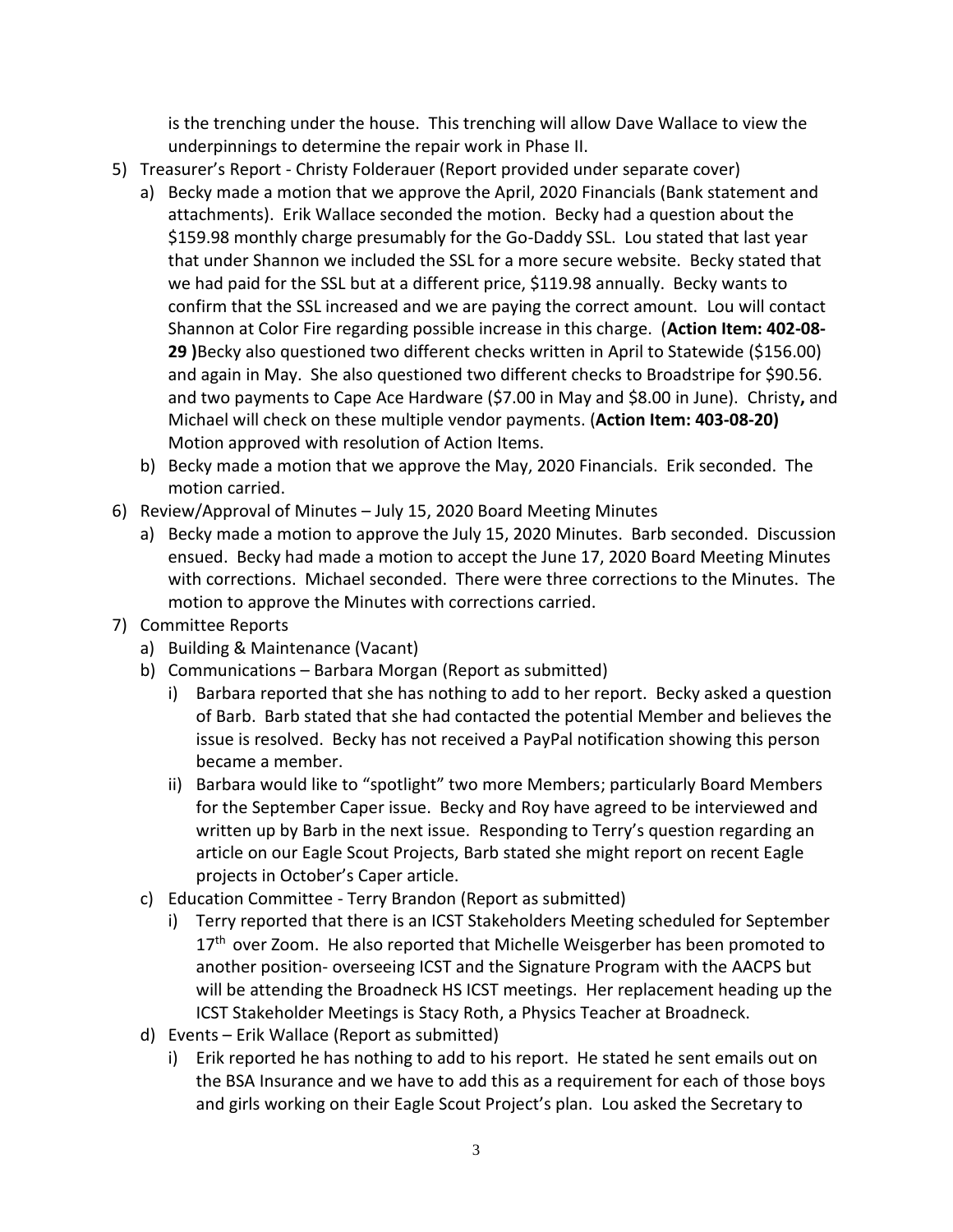make an Action Item that we develop a policy covering Eagle Scouts and their projects and also students who are working independently at the Farm. We need a document that we can show them. **(Action Item: 404-08-200)**

- ii) All of the 200 pounds of honey from the 2019-2020 harvest has been sold. He has harvested another 100 pounds of honey but will have to see if it is good for jarring.
- iii) The Phantom Wine Tasting chaired by Lou and Sharon seems to be moving along and with a few exceptions for buying tickets on-line, seems to be going smoothly.
- iv) Becky had a question about the Fall Open House planned for September 14, 2020. Rose Mary Stocker had agreed to be the Chair for this event but due to her brother's death this month she will be in Ohio for at least six weeks. There is also the issue of Covid-19. Lou asked for a motion to cancel the Fall Open House Event. Erik moved that we cancel the Fall Open House and Becky seconded. The motion carried.
- v) Roy also brought up the Harvest Pasta Dinner Event on October 12, 2020 and our need to notify Gloria Dei' Lutheran Church if we cancel. Bob, who would be chairing this event, recommended that we cancel. Erik made a motion to cancel the Harvest Pasta Dinner based on the current Covid-19 guidelines for inside gatherings. Roy seconded. The motion carried. Barbara will have Shannon announce the cancellation of both of these events after the Phantom Wine Tasting concludes.
- e) Financial Development Lou Biondi (No report submitted)
	- i) Lou has been focused on the Phantom Wine Tasting and Raffle fundraiser.
- f) Garden Bob Nestruck (Report as submitted)
	- i) Bob had nothing to add to his report.
- g) Grounds Roy Benner (Report as submitted)
	- i) Roy reported that Heather Doyen completed her "Five Benches and Two Signpost" Eagle Scout Project on July 18<sup>th</sup>. He has heard many positive comments on her projects! Lou also commented that he was impressed with her thorough planning, high quality construction and attention to detail. The Board agreed! Lou asked Roy to send him pictures and a write up for the website.
	- ii) Roy reported that 9-12 trees and numerous branches due to the tropical storm and other recent storms. He has cut up some of the trees and branches but some are going to require professional attention due to their size.
	- iii) Unrelated to Roy's responsibilities as Grounds Chair, Roy submitted a detailed report with photographs and recommendations on the conditions of the various gutters on the Farm House that will need repair in the next several months.
- h) History & Research Scott Powers (No report submitted)
	- i) Scott did not attend the Meeting.
- i) Membership -Becky Benner (Report as submitted)
	- i) Becky was pleased to report that we have 185 Membership Units for 2020. This surpasses our 177 membership totals for August 2019.
- 8) Review of Action Items and Recurring Action Items
	- a) Regarding creating an Action Item to create a Policy for the "Use and/or Rental of Goshen Farm", the formation of this Ad hoc Committee was discussed in June and July Meetings. It was decided during the August Meeting to formalize the creation of this Ad hoc Committee and make it an Action Item **. (Action Item: 405-08-20)** It was also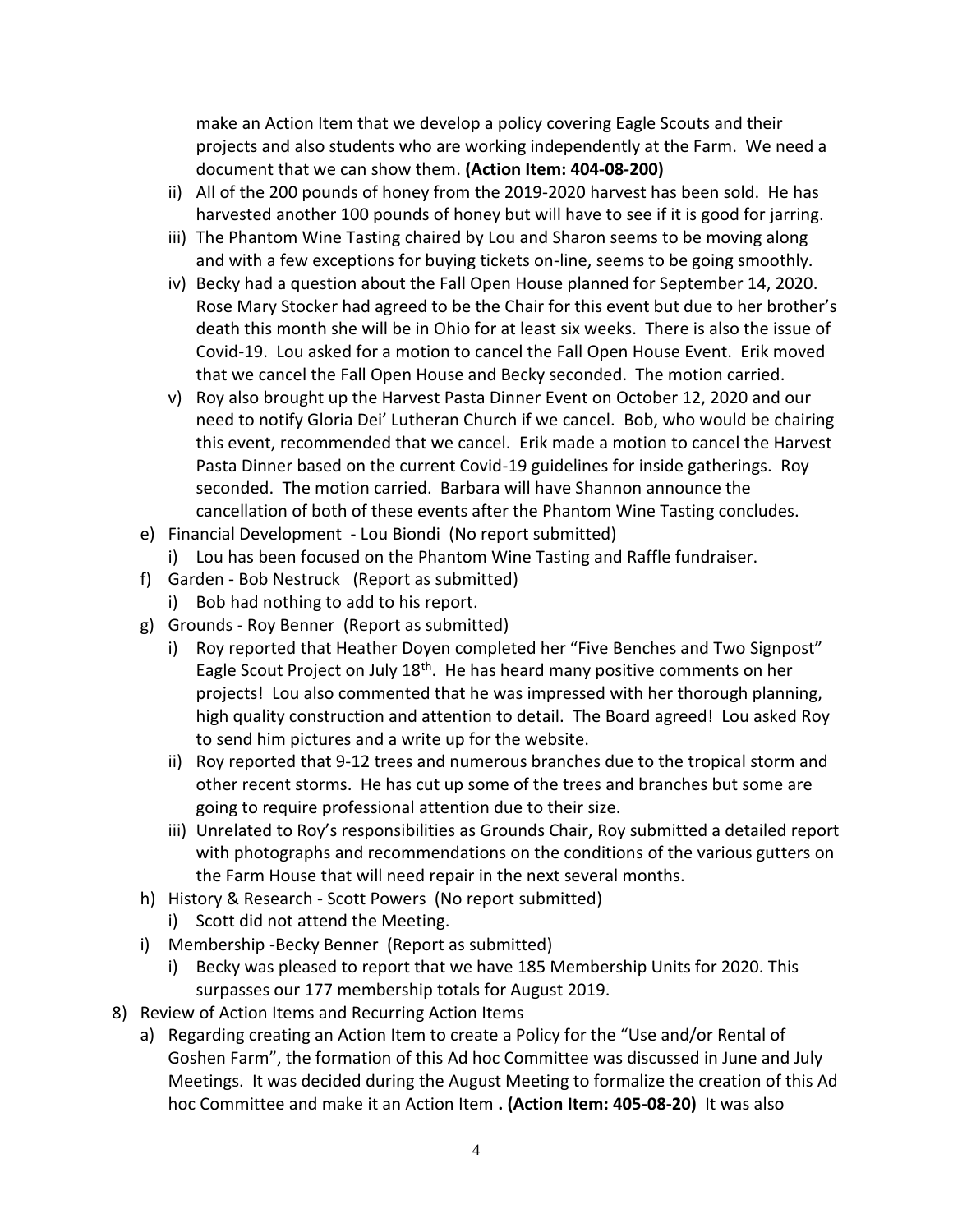decided to fold several other Action Items related to use of the Farm into one Action Item **: 330-04-18, 338-07-18 and 399-07-20**. These Action Items will be included in Action Item: 405-08-20.

- b) Five Action Items were completed and five Action Items was marked OBE.
- c) Sharon will update Selective Insurance Policies information and put on Recurring Actions when she gets the payment amount and payment schedule from the Treasurer, Christy.
- d) In August, Lou also asked Christy if she could check on having the AACPS as a co-insured on our Selective Policy. Christy will talk to Robert Ehm about this as well. This will become an Action Item. **(Action Item: 406-08-2020)**
- 9) On-going Business
	- a) Regarding Board Member pictures that need to be taken, he asks that Board Members take a selfie, send them to Lou and he can import them into an ID Card, email a pdf to Roy and he can laminate them. We can deliver these.
	- b) Lou asked Christy if we had paid the bill from Selective Insurance for Policy #20200826338918835, NFP Directors and Officers Liability and Employment Practice Liability Premium due on July 22, 2020 for the amount of \$616.00. Christy stated that she went to the on-line account that she set up for Selective Insurance and noted that there was no bill listed for this policy. She also stated that the on-line account showed a payment of \$308.00 on June 27, 2020 to Selective Insurance for Policy # B2432984 – Commercial Property Coverage, Commercial Liability Coverage and Commercial Automobile Coverage. Christy will check with our Agent Robert Ehm about this second bill payment **(Action Item: 407-08-20).** Last, Christy will get the information for the Secretary for Recurring Action – Selective Insurance.
	- c) Lou asked Christy about the request to list AACPS as a co-insured on our Employment Practice Liability Policy. She will ask Robert Ehm about this as well and report back to Lou. See **(Action Item: 406-08-20)** above**.**
	- d) Lou wanted to discuss the new resolution on contract signing and addition to the bylaws. The Board reviewed the new resolution changes regarding contracts and discussion ensued. Decision on the new language and approving the resolution was postponed until the September Board Meeting.
	- e) Michael had brought up "memorializing" our policy on contract cancellations ( verbal or written). Lou asked Michael to craft language that would cover concerns that we should have as a Board. He should then send his draft to GFPS Attorney, Dirk Schwenk for review. Erik Wallace suggested that we should include language that relates to "pandemics".
	- f) Matching Grant update -Lou commented that he received a generous \$500.00 check from Dirk Schwenk for our Matching Grant. For documentation purposes, Dirk sent Sharon Biondi an email verifying that his donation was for the Matching Grant. (Sharon forwarded Michael this email to provide Matching Grant documentation for the donation.) Lou has asked Shannon from Color Fire, to work out the issue with the drop down button that says "Matching Grant".
	- g) Lou asked Roy for an update on the Gutter Repair Report submitted for this Meeting. Lou thanked Roy for the excellent report! We need to find a times when Richards Tree Care can spare the Bucket Truck for two separate days (one to clean the gutters and one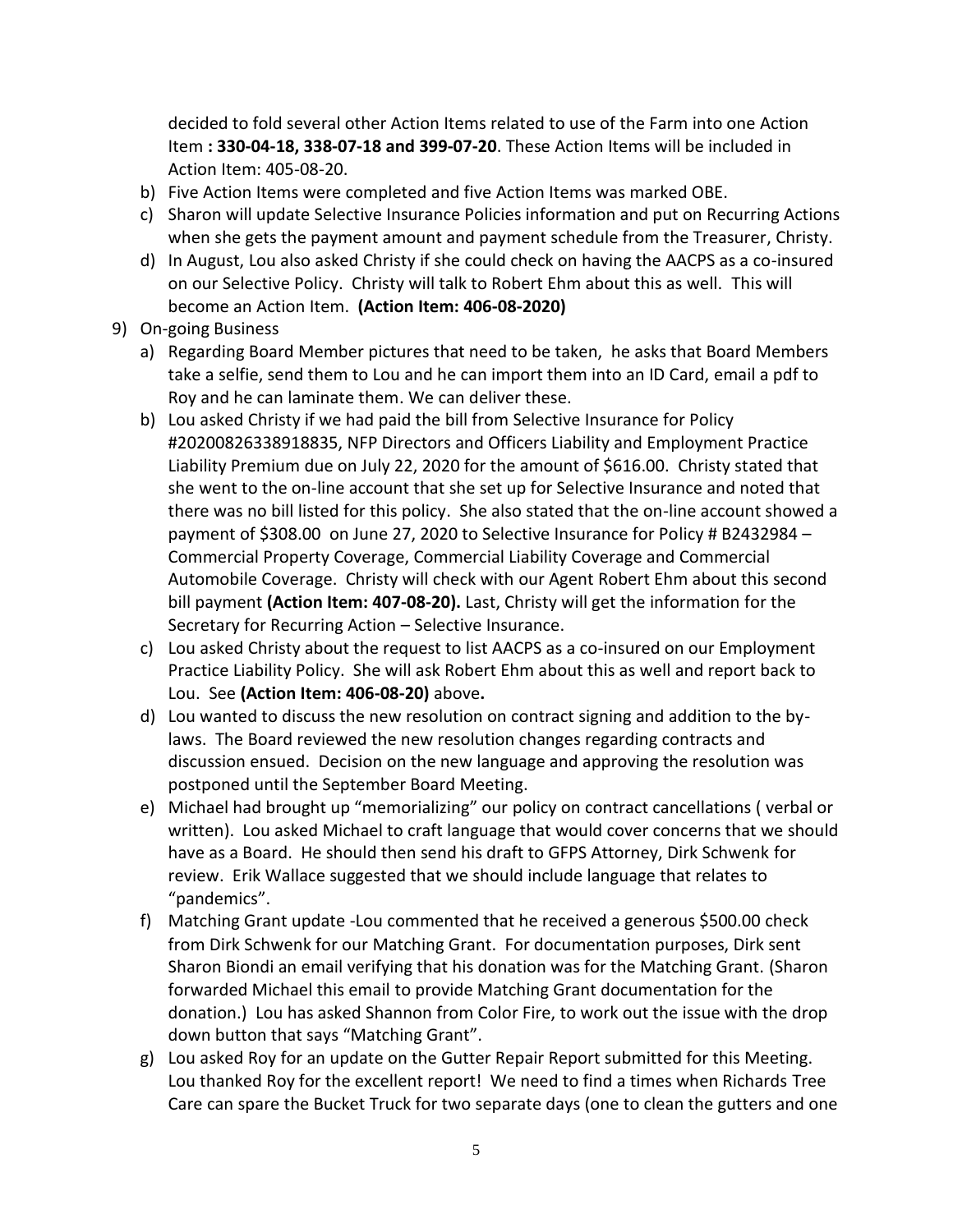day to spray the sealer on the gutters). Christy will let us know when the bucket Truck would be available. When we know these two dates, Roy will purchase the sealer (estimated cost: \$70 -\$90).

- h) Lou entertained a motion to purchase a Gravely Mower, Model #991130 from Annapolis Lawn and Garden for a quoted priced of \$7,755.56 with a down payment of \$4,750.00 and financing the balance of \$3,005.56 for 48 months at 0% interest. Discussion ensued regarding financing. Michael moved and Erik seconded. The motion carried. In further discussion on the balance, Lou stated that he and Sharon will take care of the monthly payment of \$62.62 on the \$3,005.56 loan balance from August through January. This loan payment will be included in the 2021 GFPS budget. Terry and Susan agreed to donate \$20/month for 12 months bringing the cost to GFPS budget down to \$42.62/month. Michael asked if GFPS was going to get any money for the old Gravely Mower. Roy stated that the 36 year old mower was not worth anything but Annapolis Lawn and Garden will haul away the old mower and give Roy several belts and a set of blades for the new mower.
- i) As relates to the accounting services search, Michael believes that this was resolved under discussion of the Vice President's Report – virtually interviewing and negotiating with Linda Walsh of Walsh & Associates (President, Vice President, Treasurer and Secretary present in this interview). See 4,b under Vice President's Report.
- j) Lou has no news on the Four Rivers Heritage Area Boundary expansion.
- k) The lease extension will be voted on at the August  $26<sup>th</sup>$  BoE Meeting.
- l) Lou asked Michael what he status was on Matching Grant Donations. Lou asked Christy if he could have a separate report on this from the Treasurer. Michael stated that he cannot do this report without documentation that the donations are specifically for the Matching Grant. Sharon will go through the documentation that she has and compare to the Pay Pal donation list that Michael sent out in August. She will list the donations for which she has documentation and send this information to Michael. **(Action Item: 408-08-20)**
	- i) Lou asked to be reminded that we need a motion for "blanket approval" for Christy to move funds from the FNB Checking Account to the Matching Grant Restricted funds Account in Savings.
- m) Lou suggested that on the topic of periodic Mail Chimp messages to Members and the At Large databases (discussed the past several Meetings), Becky and Roy write up the exciting purchase of the new Gravely Mower with photos and discuss what it takes to keep the grounds maintained to send out as a Mail Chimp message.
- n) Michael brought up a question regarding keeping manuals for our equipment where a Board Member could find these. Roy stated that he keeps 3, three ring binders with manuals, etc. in a file drawer in the equipment container. Roy will get a digital copy of the manual for the new mower and send to President Biondi.
- o) As relates to creating waivers for visitors and Members visiting Goshen Farm, Lou suggested that Becky take the examples of waivers that she has gathered and create a waiver for GFPS from these. We will run this waiver by our attorney, Dirk Schwenk.
- p) Students who are at Goshen Farm working independently without direct supervision by AACPS personnel must become Members.